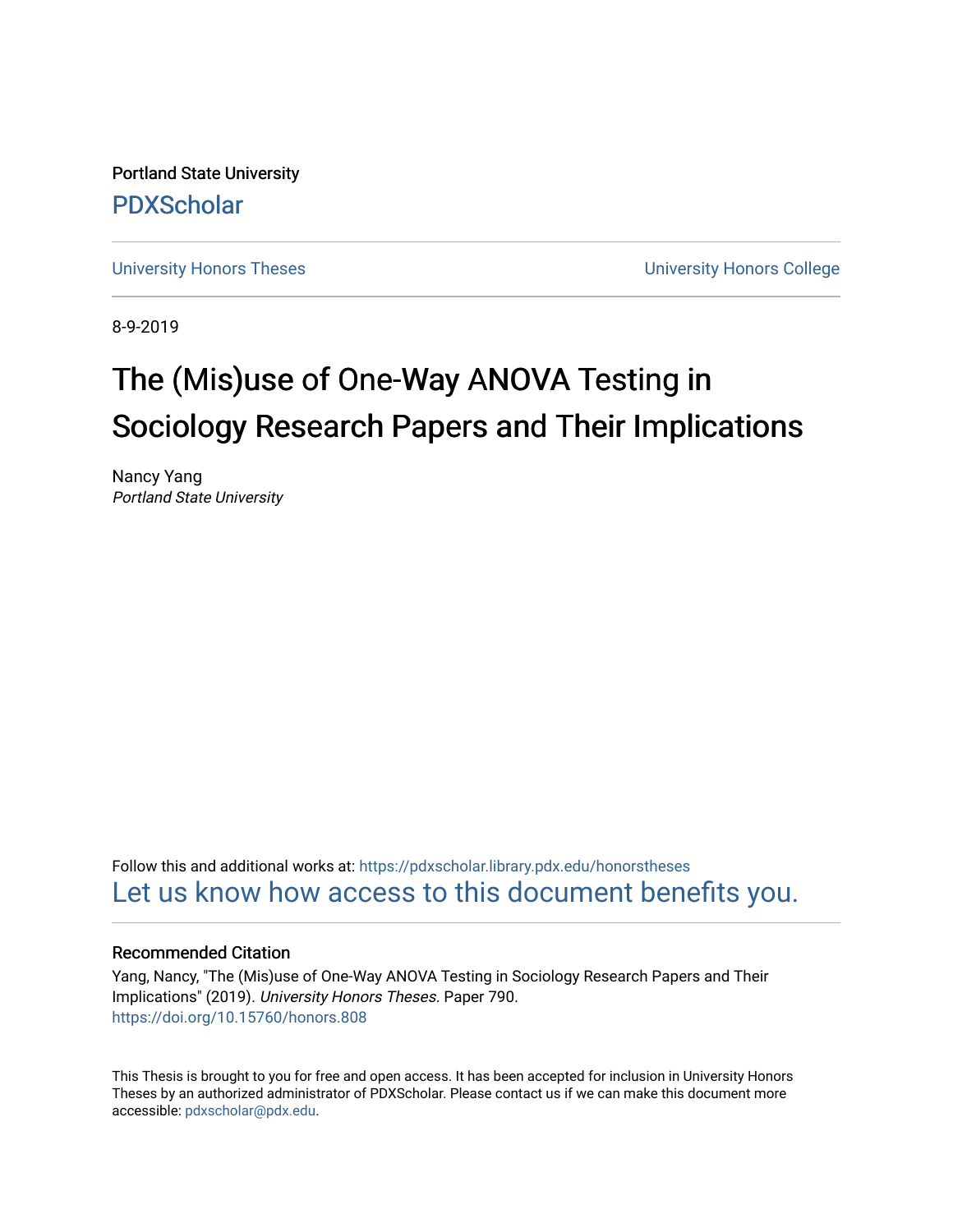# The (Mis)use of One-Way ANOVA Testing in Sociology Research Papers and Their Implications

by

Nancy Yang

An undergraduate honors thesis submitted in partial fulfillment of the

requirements for the degree of

Bachelor of Arts

in

University Honors

and

Mathematics

Thesis Adviser

Dr. Nadeeshani Jayasena

Portland State University

2019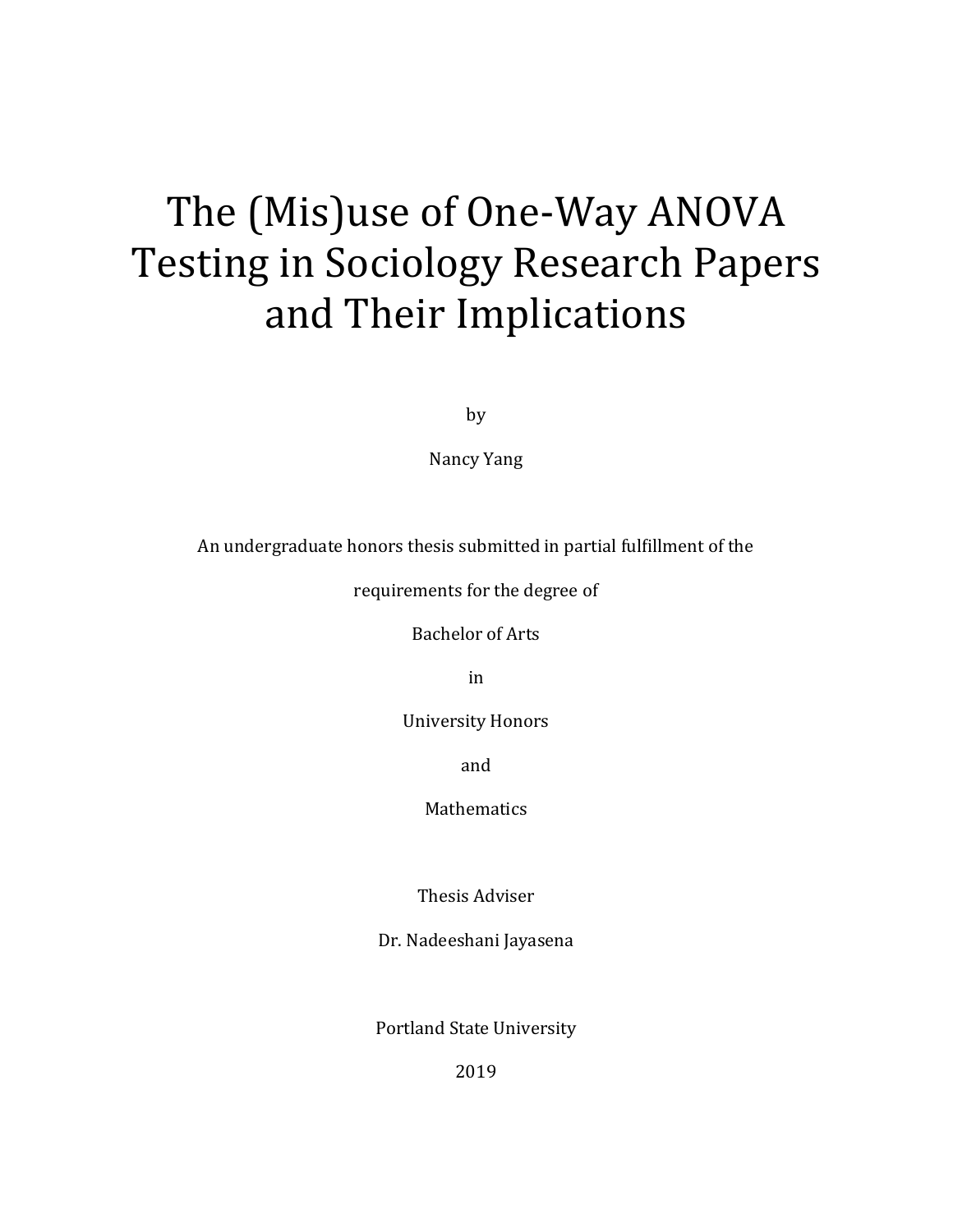# Table of Contents

| 1. Introduction     | 2 |
|---------------------|---|
| 2. Methodology      | 3 |
| 3. Initial Findings | 3 |
| 4. Discussion       | 5 |
| 5. Solutions        | 6 |
| 6. Limitations      | 7 |
| 7. Conclusion       | 7 |
| Bibliography        | 8 |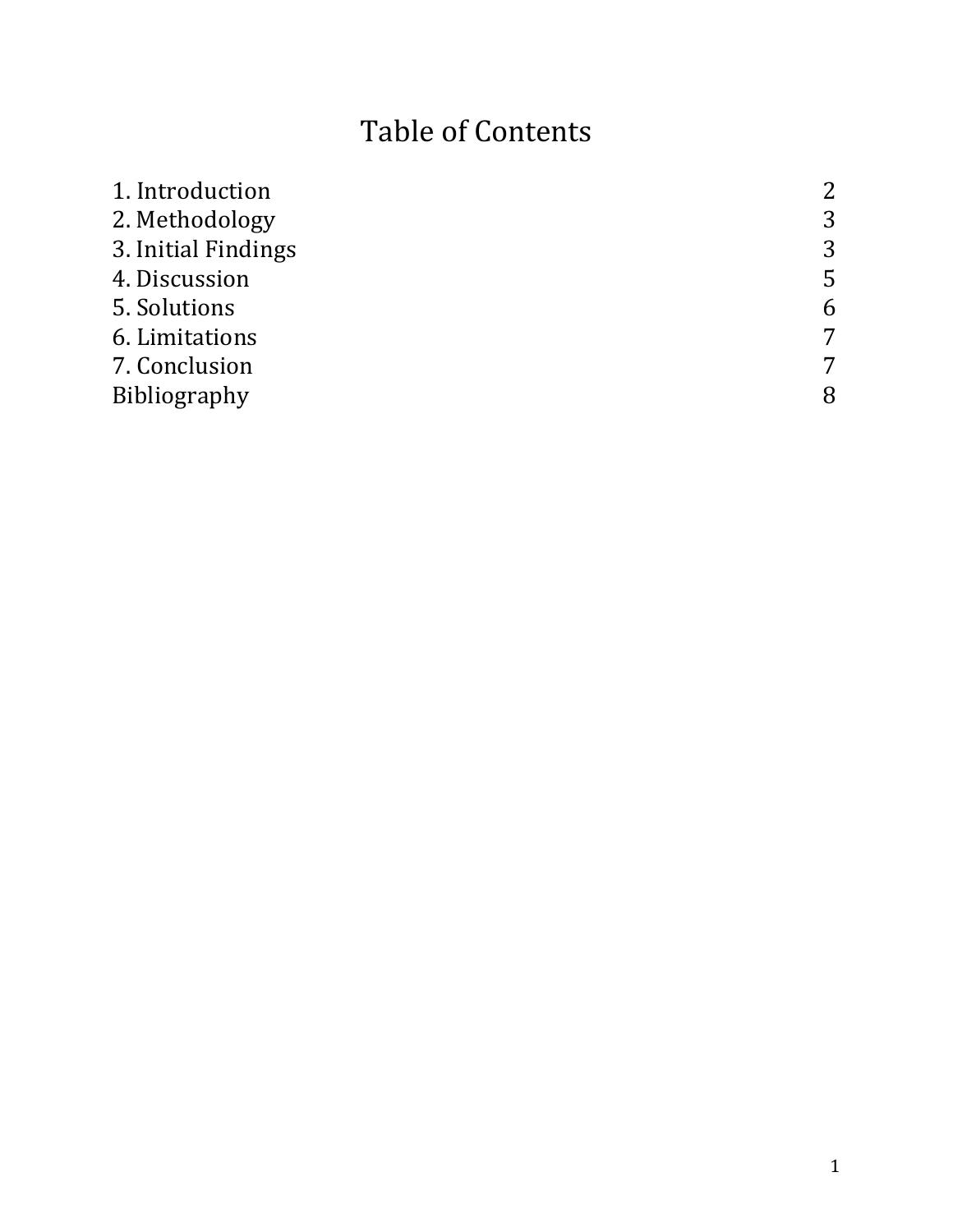#### **1. Introduction**

Many research papers being produced today utilize p-values and hypothesis testing (John Ioannidis 2019). Null hypothesis statistical testing (NHST) is very useful for its seemingly easy to interpret results, however, with the increase in the use of NHST and the explicit inclusion of p-values in research papers, there have been a number of articles, blogs, and other written works critiquing the use and validity of these test results including works by Ioannidis (2019), Nahm (2017), Glantz (1980), Engman (2011), Dar et al (1994), McLean & Ernest (1998), and Nickerson (2000). These works, and many others specifically speak on the inclusion and mishandling of p-values in research.

Statistical testing requires certain assumptions to ensure the most accurate results. For the Analysis of Variance (ANOVA) test, a type of Null Hypothesis test, the assumptions are that the provided data are normally distributed, randomly selected, independent, and different groups have the same variance. ANOVA is robust to normality, meaning that it can still produce accurate results despite violating the assumption of normality (Laerd Statistics Accessed 2019). Violating this assumption can also have minimal effect on the Type I error rate (Laerd Statistics Accessed 2019).

"Statistically significant" is a phrase used by researchers to determine the status of their hypothesis. A p-value that is smaller than the significance level (often 0.05) is considered statistically significant. Some researchers may report this "significance" with no basis on what that could mean in relation to their question and/or research (Engman 2011). This may be related to the nature of journal publication requirements in which statistically significant results need to be reported (Reinhart 2015; Nickerson 2011).

The research around the use of NHST in research papers is dominated by statisticians and biomedical researchers (Yoccoz 1991), however, it is acknowledged that the use of NHST in research is increasing over time in the social sciences (Engman 2011). This paper aims to understand the misuse of ANOVA testing in the social sciences, specifically the area of sociology and related disciplines. To reach this understanding, this paper will provide the guidelines and methods of our research, initial findings, discussion of incorrect interpretations, and finally, potential solutions to rectify these implications.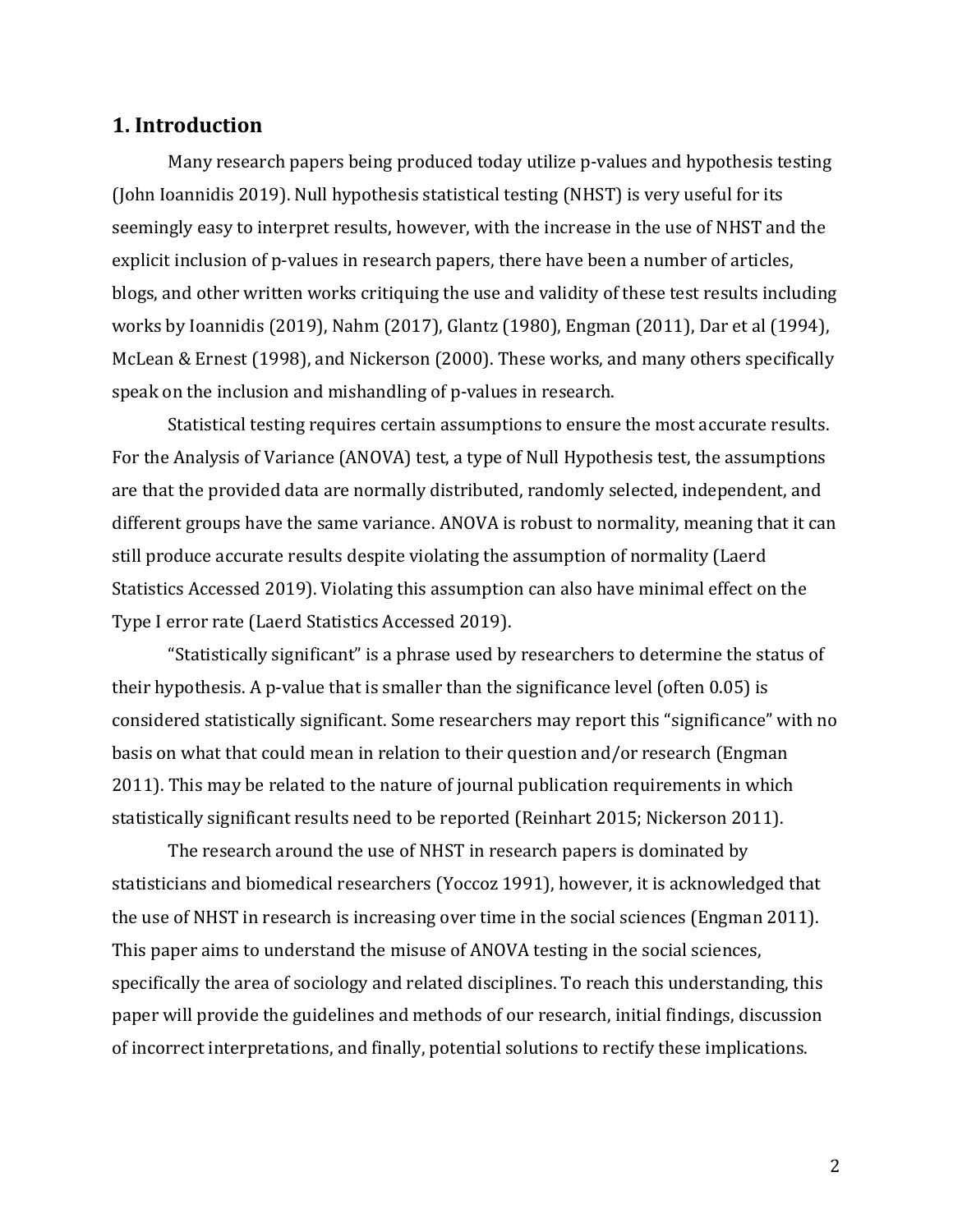## **2. Methodology**

This research will focus on the misuse of one-way ANOVA in sociology research papers. Other forms of ANOVA are more complex with varying degrees of complexity. Oneway ANOVA is among the simpler forms which can act as a baseline for future research in other forms of ANOVA. This study considers whether the papers mentioned and/or checked the validity of one-way ANOVA assumptions, however, the main focus of evaluation is if and how the results and p-values are interpreted in relation to their initial questions and/or hypotheses.

Research articles are gathered using the SocINDEX database for peer reviewed articles and using keywords "one-way ANOVA". The scope of this study is within the years 2014-2019. Searches were conducted for each year and were compiled based on availability and their misinterpretation or omission of interpretation of ANOVA and its results (see Bibliography).

For the ANOVA test, the null hypothesis is that the means of the groups being studied are the same. Alternatively, the alternative hypothesis for ANOVA is that at least one of the group means being studied is different. For the NHST, the correct decision rule based on the p-values is as follows. When the p-value is larger than the significance level, we fail to reject the null hypothesis and cannot conclude that the data supports the alternative hypothesis. Likewise, if the p-value is smaller than or equal to the significance level, we reject the null hypothesis and conclude that the data supports the alternative. As a result, misinterpretations of results can come in similar forms of the following: the null is supported by the data or the null is true when the p-value is higher than the significance level.

#### **3. Initial Findings**

Overall, there is a general increase of search results produced from each year, supporting Engman's claims about the increase of the use of hypothesis testing in the social sciences (2011). There was a total of 8 results from the 2014 search for sociology papers using one-way ANOVA. The highest number of results found were in 2016 with 123 articles. In the 2017 search, there were 64 articles found, and an increase in articles were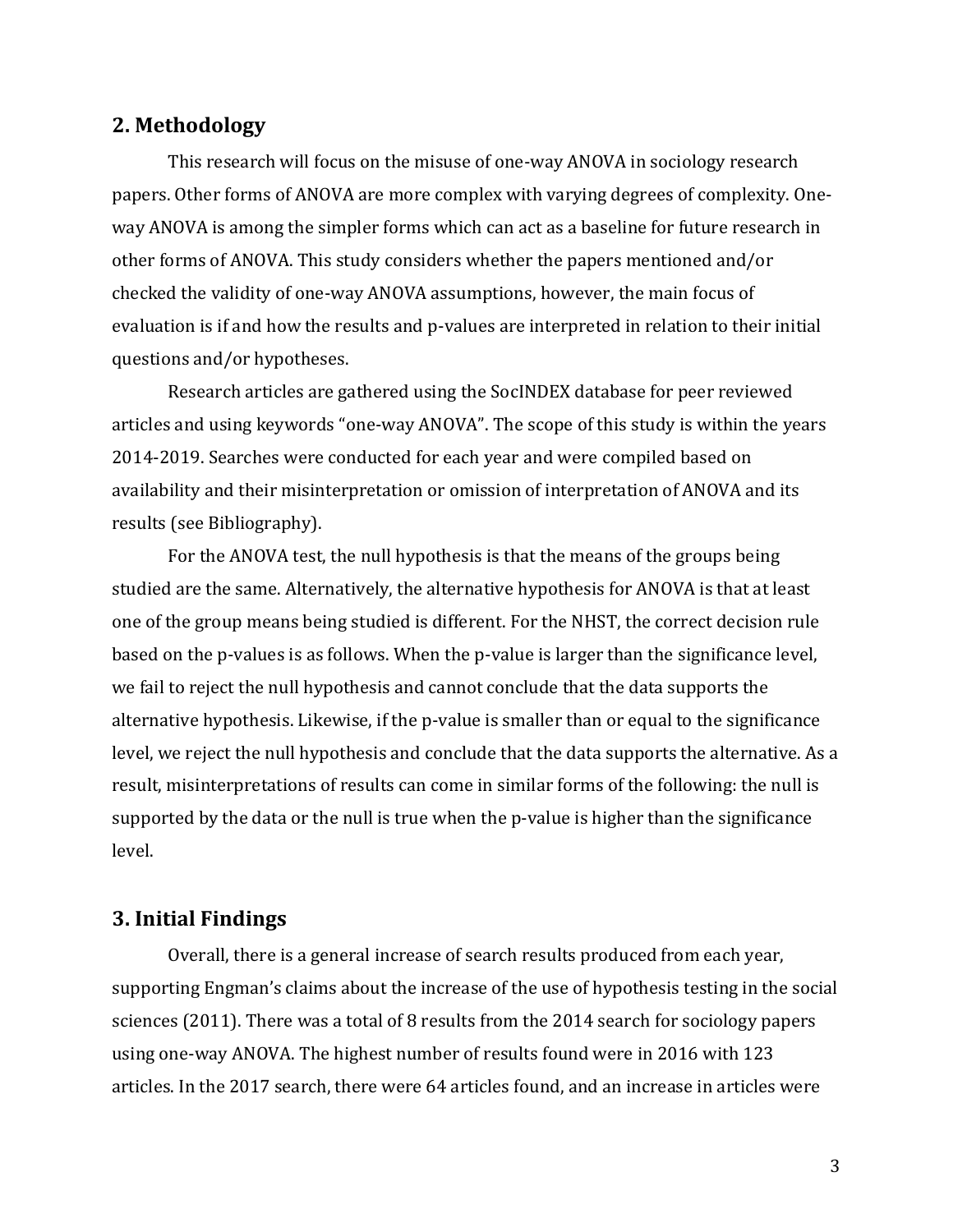found for each year following (excluding the current year). These results show that the use of one-way ANOVA has increased over the years but does not comment on the number of research papers containing misinterpreted results for each year. Overall, 13 papers were gathered based on their interpretations, however the quantity for each year sheds little light on the magnitude of errors being made per year.

The assumptions for ANOVA were generally unacknowledged within the collected sample of research papers. Papers that acknowledged the checking of assumptions were those in which violations to the assumptions were made. Wilson (2018) employed the Levene's test to check the equality of variances and found their groups contained unequal variances. Accordingly, Wilson (2018) conducted the Welch's test for unequal variances. This procedure was consistent among other papers noting the assumptions of one-way ANOVA. These papers contained no misinterpretations or errors, and thus were not collected.

Findings with no statistical differences proved to be a difficult point of interpretation in the observed articles. The most common misinterpretation found was a statement regarding a lack of significant differences being found. One interpretation was the confirmations of or proof for the given null hypothesis. For example, one article stated, "The t-test and ANOVA proved that the teachers do not vary in the level of their stereotypic belief with their demographic background variables" (Tafa 2016). Byrne et al (2014) and Hreish et al (2017) also contained conclusions of a true or confirmed null hypothesis.

Similar to proving the null hypothesis, papers contained statements of "no differences found" and "groups were similar/agreed" in relation to finding no statistically significant differences. These papers found their data to be not statistically significant in the results section and later referred to these findings as groups not differing from one another (Smith-Genthôs et al 2016; Lopes & Rusi 2015; Allen 2015; Gilmore et al 2016; Skinner & McHale 2016; Rawlings & Blackmer 2018; Kenny et al 2019).

One article confirmed their null hypothesis and cited similar results to the study it was largely based on (Hreish et al 2017). Upon analysis, it was found that this interpretation was not a result of interpretations in the cited source.

There was an attempt to gather articles solely with misinterpreted results, however it became evident that in-depth interpretations were omitted or simply forgotten.

4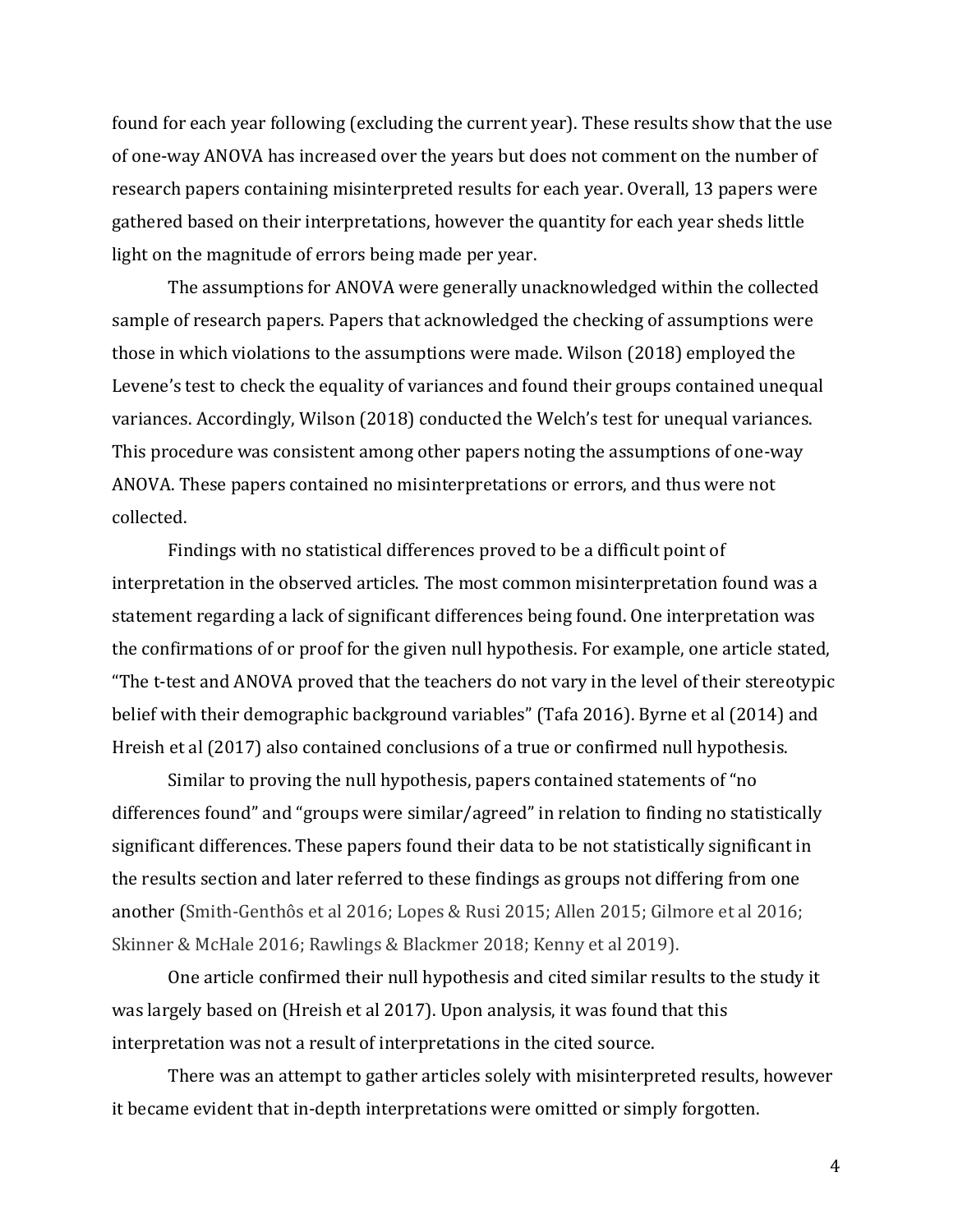Khosravan et al (2014) and Stanton et al (2017) noted the use of one-way ANOVA in their research. Their results were considered to not be statistically significant. Further comment or explanation about the relation of these results to the question were omitted.

#### **4. Discussion**

Since assumptions were generally not mentioned, it is difficult to glean any further understanding about the procedural misuse of one-way ANOVA testing in sociology research papers.

When finding no significant differences in ANOVA testing, the resulting decision rule is a failure to reject the null hypothesis. This indicates that there is not enough evidence to support the alternative hypothesis, or that there is no evidence that the group means are different. This does not prove that group means are the same. Therefore, the claims of proved or confirmed null hypotheses are not true. Although the data produce statistically significant results, we cannot claim that hypothesis is confirmed because it simply tells us if our data support the alternative claim (Nahm 2017). Additionally, when conducting a NHST, it is assumed that the null hypothesis is true. The purpose of conducting an ANOVA is to determine whether the data show evidence opposed to this assumption about the null hypothesis. Therefore, claims of a true null hypothesis or claims of no differences among groups are incorrect.

Statistical testing can be useful in helping us understand our data, but this does not work when they stand alone. These numbers and results need interpretation so the reader can better understand the purpose of these tests in relation to their findings. More explicit interpretations may also contribute to further study. An attempt was made to analyze how incorrect interpretations could lead to complications in future research. The main focus for this was to determine proceeding articles citing results (or similar results) from papers with misinterpreted p-values. There was not sufficient evidence to move forward with this analysis. A possible explanation for this is the incorrect interpretation following no significant differences in research papers. When claiming that there were no differences, it can suggest that no further interesting data can be found. On the contrary, it should suggest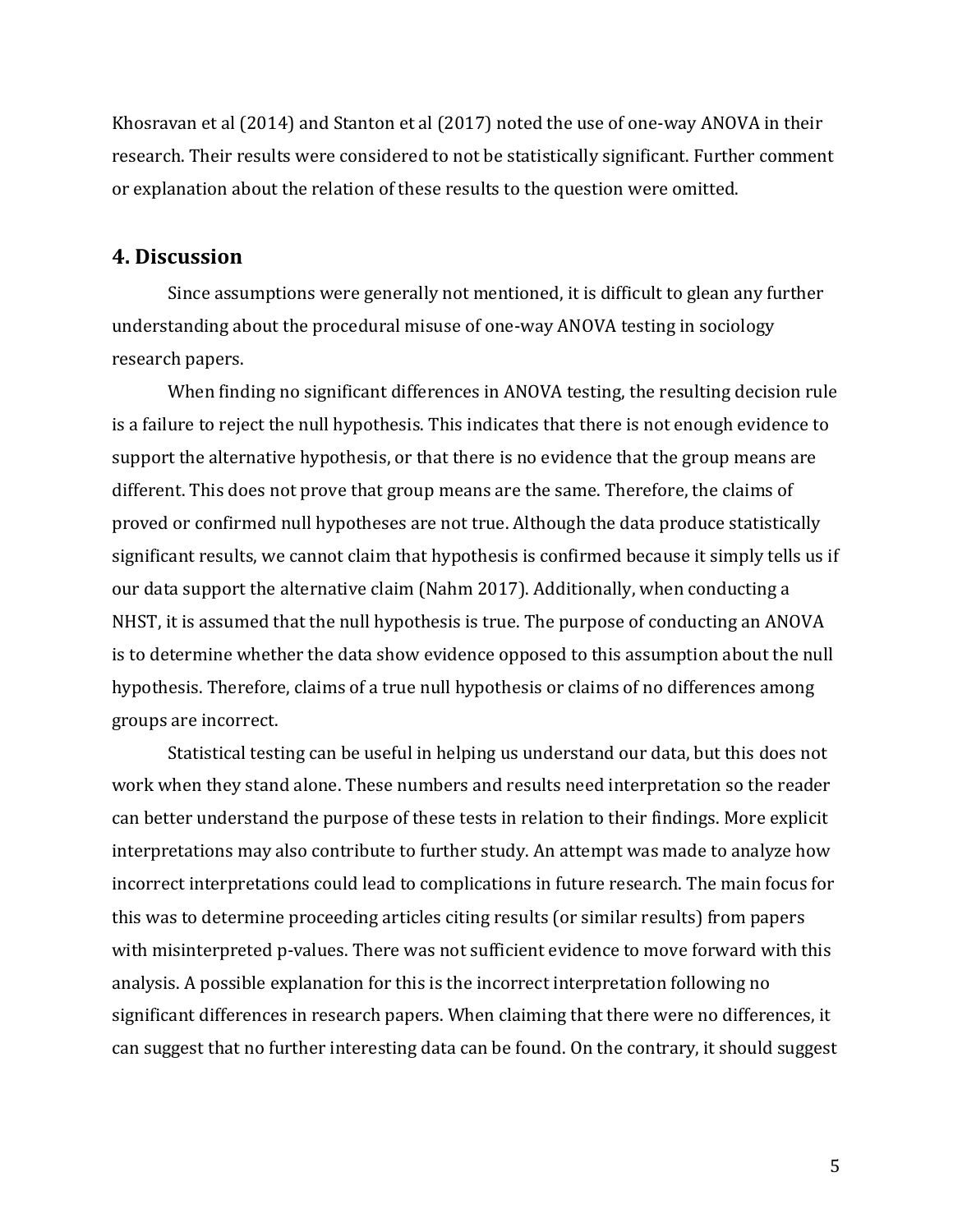that there is not enough information yet or methods of the given research can be improved. As a result, these results should lead to more analyses from different perspectives.

In articles that do not address statistically significant results further than their significance, it is difficult to understand the author's stance on their findings. Although the decision rule is met, the interpretations are lacking and thus does not add to the overall argument for each paper. This causes researchers to use statistical testing to no benefit. This omission of interpretation can potentially be the result of mathematical anxiety noted in Deckard's paper on the statistical education of sociology majors (2017). Deckard notes that the reasoning for some students in choosing social scientific fields is due to mathematical anxiety. It is possible that this mathematical anxiety negatively affects a researcher or student's ability to completely evaluate statistical results, however further study needs to be done to support this claim.

#### **5. Potential Solutions**

The common interpretation of "no statistical differences" in the one-way ANOVA is easily amended by concluding that there is no sufficient evidence to support claims against the null hypothesis, or there is no sufficient evidence to show differences among group means. This statement can be further improved by suggesting different ways of looking at the initial question at hand to spark interest in future research.

In cases where statistical significance is mentioned, but not evaluated, it may be important to understand the reasoning behind the omission. If a researcher finds that the findings are not beneficial to their study, it may be best to leave this information out or add commentary about the lack of benefit that the findings add to the resulting paper.

Lastly, it is important to incorporate statistical assessment by a qualified statistician in the review process for each journal accepting research containing statistical data. A lack in knowledge about the importance and effect of statistical data in the review process may lead to further misinterpretations in the future. For example, requiring researchers to include statistically significant results might not add as much substance as is imagined (Reinhart 2015).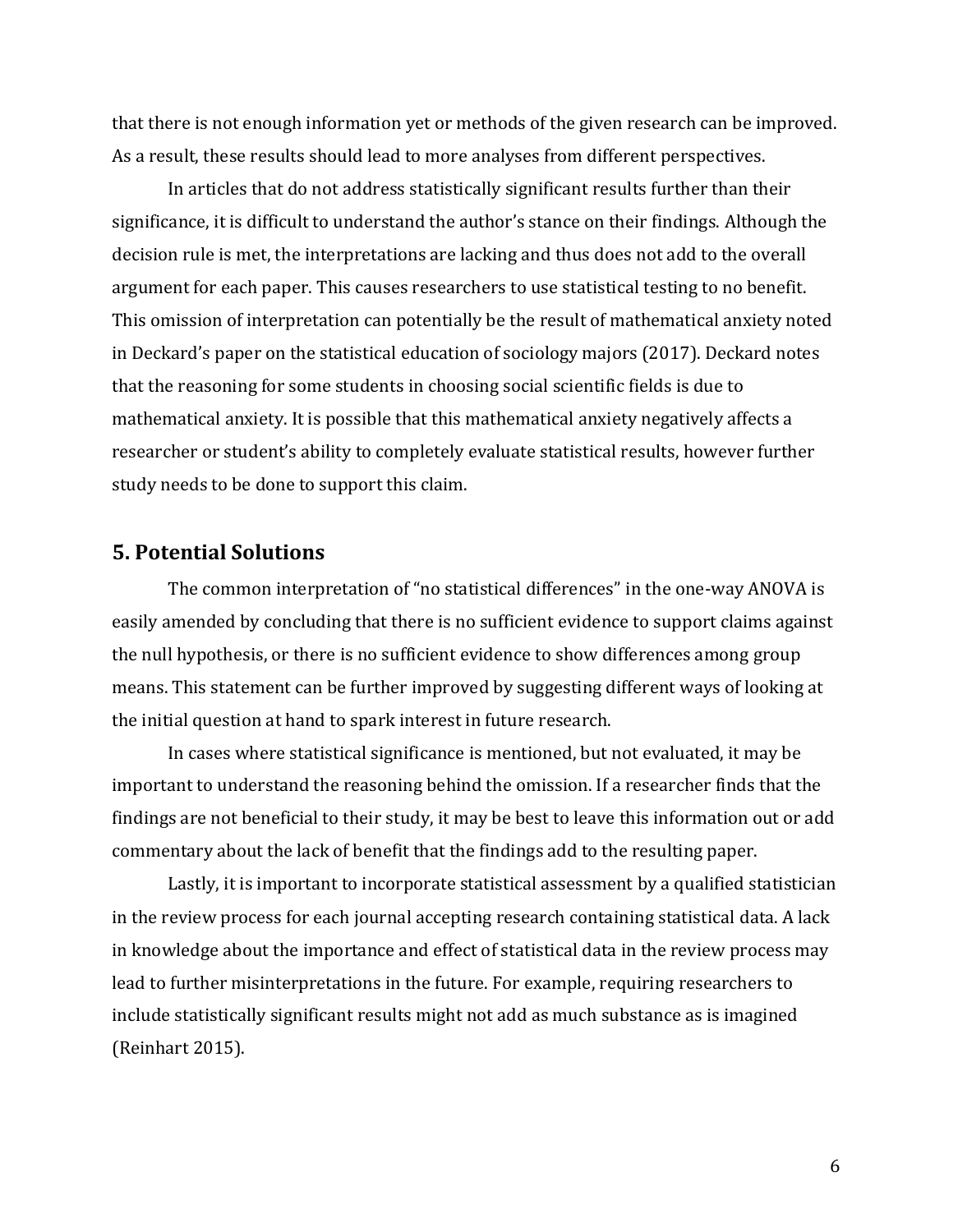#### **6. Limitations**

Our results are heavily based on limitations. In addition to a lack in time and resources, our search results were limited by articles produced from a single database, and reviewed articles were limited by availability through Portland State University credentials. It is acknowledged that, as a result of these limitations, claims from this research may be skewed or biased. There were only a small number of articles that were able to be gathered. Thus, the articles that were gathered for the purpose of evaluation in this study may not properly represent all sociology related articles using one-way ANOVA. Further study with different databases, specific journals, etc. are encouraged. Furthermore, a more in-depth analysis about the use and effects of unchecked or violated assumptions of one-way ANOVA in research should be considered.

## **7. Conclusion**

Although this study did not yield expected results, it provides evidence that more research and evaluation of current approaches to statistical testing need to be made. Deckard (2017) noted that mathematical anxiety is an issue that some social scientists may face that lead them to the social sciences. This mathematical anxiety could be a reason for the omission of interpreted results of the ANOVA, however, further research needs to be done. Journal guidelines also pose a question for how valid results are in published articles; do these statements of statistical significance really add value to their study? (Reinhart 2015; McLean & Ernest 1998). Further research should be done focusing on specific journals.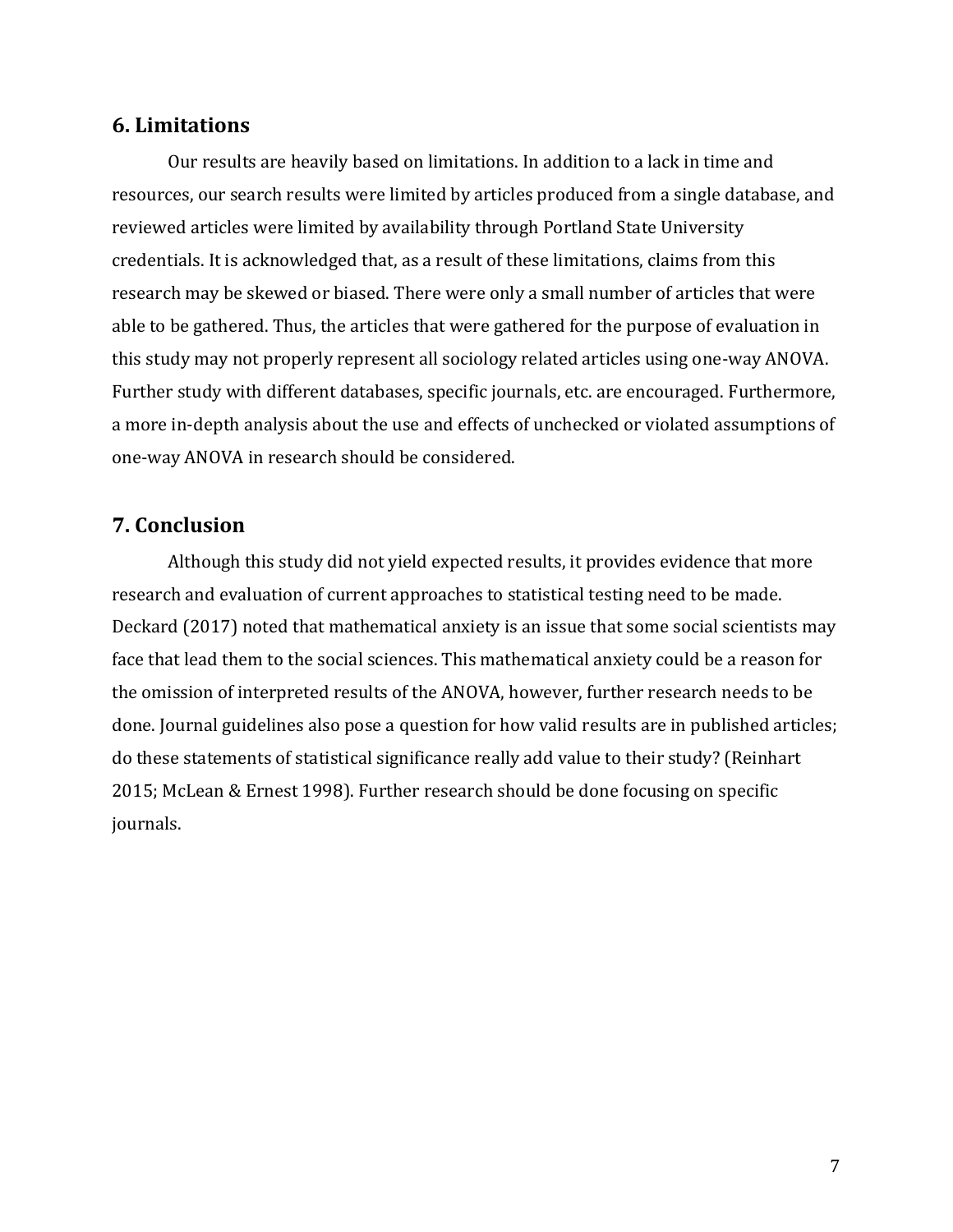# **Bibliography**

#### **References**

- 1. Dar, Reuven, Ronald C. Serlin, and Haim Omer. "Misuse of Statistical Tests in Three Decades of Psychotherapy Research." *Journal of Consulting and Clinical Psychology*62, no. 1 (February 1994): 75-82. doi:10.1037//0022-006x.62.1.75.
- 2. Deckard, Natalie. "Statistics Education for Undergraduate Sociology Majors: Survey Findings across Institutions." *Numeracy*10, no. 2 (2017). doi:10.5038/1936-4660.10.2.8.
- 3. Engman, Athena. "Is There Life after P." *Quality & Quantity*47, no. 1 (June 01, 2011): 257-70. doi:10.1007/s11135-011-9516-z.
- 4. Glantz, S. A. "Biostatistics: How to Detect, Correct and Prevent Errors in the Medical Literature." *Circulation* 61, no. 1 (January 1980): 1-7. doi:10.1161/01.cir.61.1.1.
- 5. Ioannidis, John PA., What Have We (Not) Learnt from Millions of Scientific Papers with *P-*Values?, 2019, The American Statistician, 73:1,20-25.
- 6. McLean, James E., and James M. Ernest. "The Role of Statistical Significance Testing In Educational Research." *Research in the Schools*5, no. 2 (1998): 15-22.
- 7. Nahm, Francis Sahngun. "What the P Values Really Tell Us." *The Korean Journal of Pain* 30, no. 4 (October 2017): 241-42. Accessed June 2019. doi:10.3344/kjp.2017.30.4.241.
- 8. Nickerson, Raymond S. "Null Hypothesis Significance Testing: A Review of an Old and Continuing Controversy." *Psychological Methods*5, no. 2 (2000): 241-301. doi:10.1037/1082-989x.5.2.241.
- 9. "One-way ANOVA (cont...)." One-way ANOVA Violations to the Assumptions of This Test and How to Report the Results | Laerd Statistics. Accessed June 04, 2019. [https://statistics.laerd.com/statistical-guides/one-way-anova-statistical-guide-3.php.](https://statistics.laerd.com/statistical-guides/one-way-anova-statistical-guide-3.php)
- 10. Reinhart, Alex. *Statistics Done Wrong: The Woefully Complete Guide*. Daly City, CA: No Starch Press, US, 2015.
- 11. Yoccoz, Nigel G. "Use, Overuse, and Misuse of Significance Tests in Evolutionary Biology and Ecology." *Bulletin of the Ecological Society of America* 72, no. 2 (June 1991): 106-11. [https://esajournals.onlinelibrary.wiley.com/doi/pdf/10.2307/20167258.](https://esajournals.onlinelibrary.wiley.com/doi/pdf/10.2307/20167258)

## **Articles Reviewed**

- 1. Allen, Kathleen P. ""We Don't Have Bullying, But We Have Drama": Understandings of Bullying and Related Constructs Within the Social Milieu of a U.S. High School." *Journal of Human Behavior in the Social Environment*25, no. 3 (March 04, 2015): 159-81. doi:10.1080/10911359.2014.893857.
- 2. Wilson, Bincy. "A Women-Centric Approach: Key to Satisfaction With Agency Services." *Affilia*34, no. 2 (November 19, 2018): 219-36. doi:10.1177/0886109918806272.
- 3. Byrne, Rebecca, Anthea Magarey, and Lynne Daniels. "Food and Beverage Intake in Australian Children Aged 12-16 Months Participating in the NOURISH and SAIDI Studies." *Australian and New Zealand Journal of Public Health*38, no. 4 (August 5, 2014): 326-31. doi:10.1111/1753-6405.12249.
- 4. Gilmore, Amanda K., Hollie F. Granato, Sarah M. Wilson, and William H. George. "Sexual Assault and Heavy Episodic Drinking Among Women of Asian/Pacific Islander Ancestry and Women of European Ancestry." *Psychology of Women Quarterly*40, no. 3 (2016): 441-50. doi:10.1177/0361684316648312.